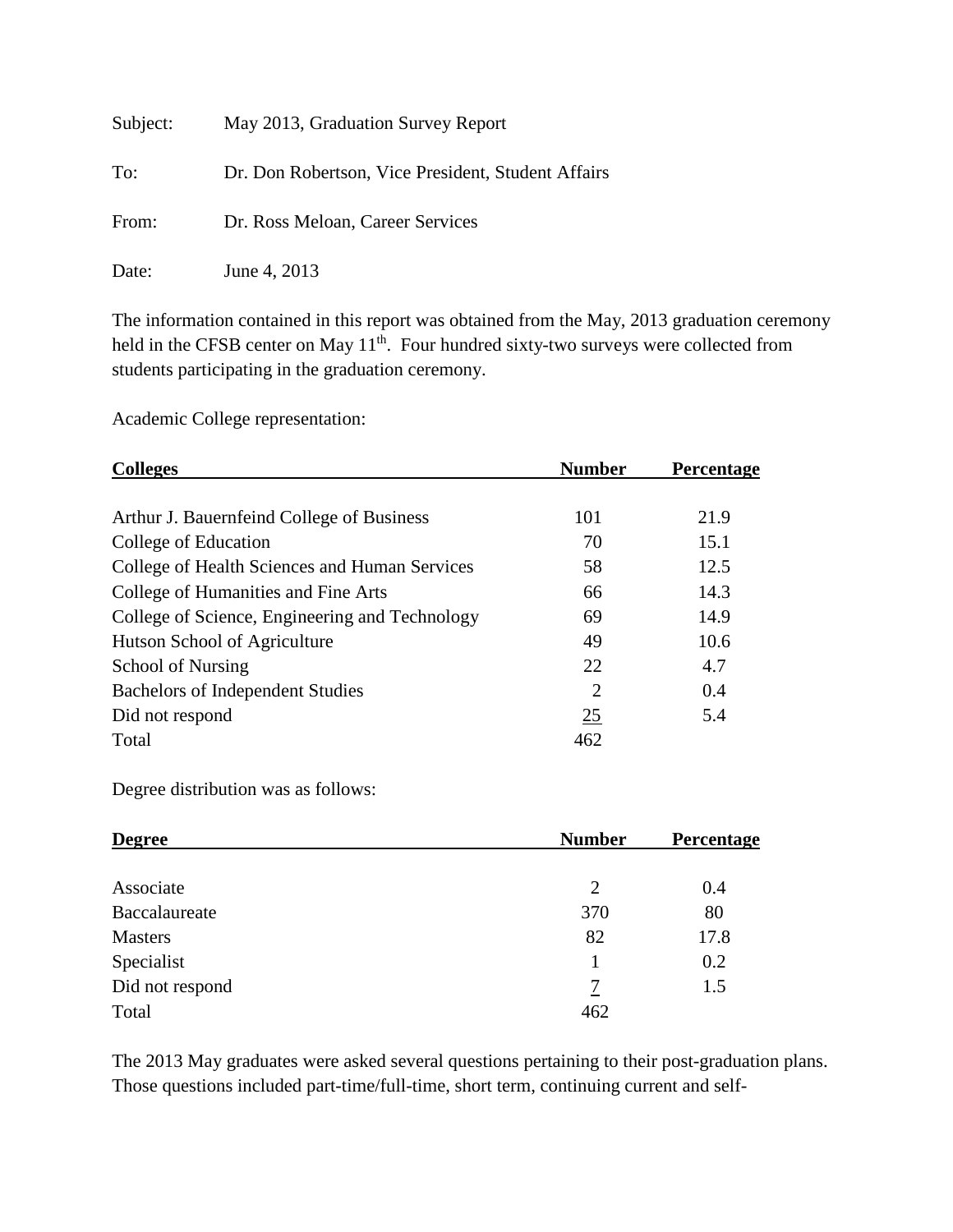employment, seeking full-time employment, attending graduate school or seeking graduate school admission. Below are the graphed responses to those questions:

Graph 1 Employment: One hundred seventy-four respondents indicated that they had employment following graduation or 40.1% of the total number of respondents to this section of the survey (434). The following graph illustrates how that employment is distributed across several categories. The number of students indicating that they 'accepted full-time employment' 121 or 27.9% of the total number of responses falls in-line with previous data collected from graduation ceremony participants.



## **Employment status following graduation**

A list of companies, locations and job titles is provided in the appendix of this report

Average salary and signing bonus: The students were asked to provide their annual salary. In addition, the survey also asked if a signing bonus was offered and if so, the amount of that signing bonus. Fifty-six students reported their annual salary. Less than five students reported an hourly wage. For those reporting an annual salary the average was \$37,651.78. The range of reported salaries was \$6,000 to \$121,000. The May, 2012 graduation survey found that the average salary for that cohort was \$38,371.27.

Only one student responded that he received a signing bonus. That amount was not reported.

Graph 2A Internship: The survey asked two questions related to experiential learning opportunities. The first question asked students if they had participated in an internship, either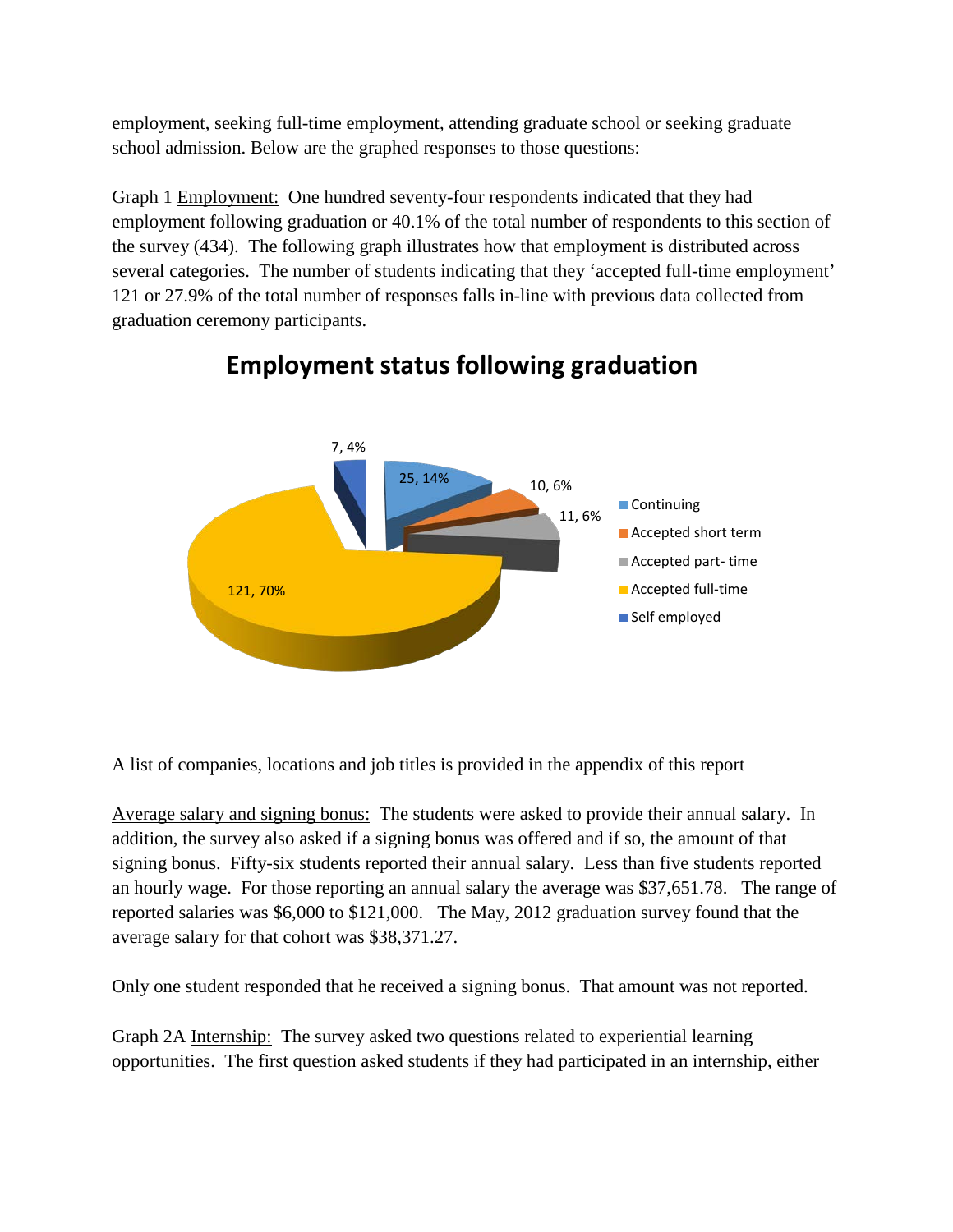paid or unpaid while they attended Murray State. The second question asked if they participated in an academically required on/off-campus experiential education opportunity.



Graph 2B:



Graph 3: Job related to academic preparation: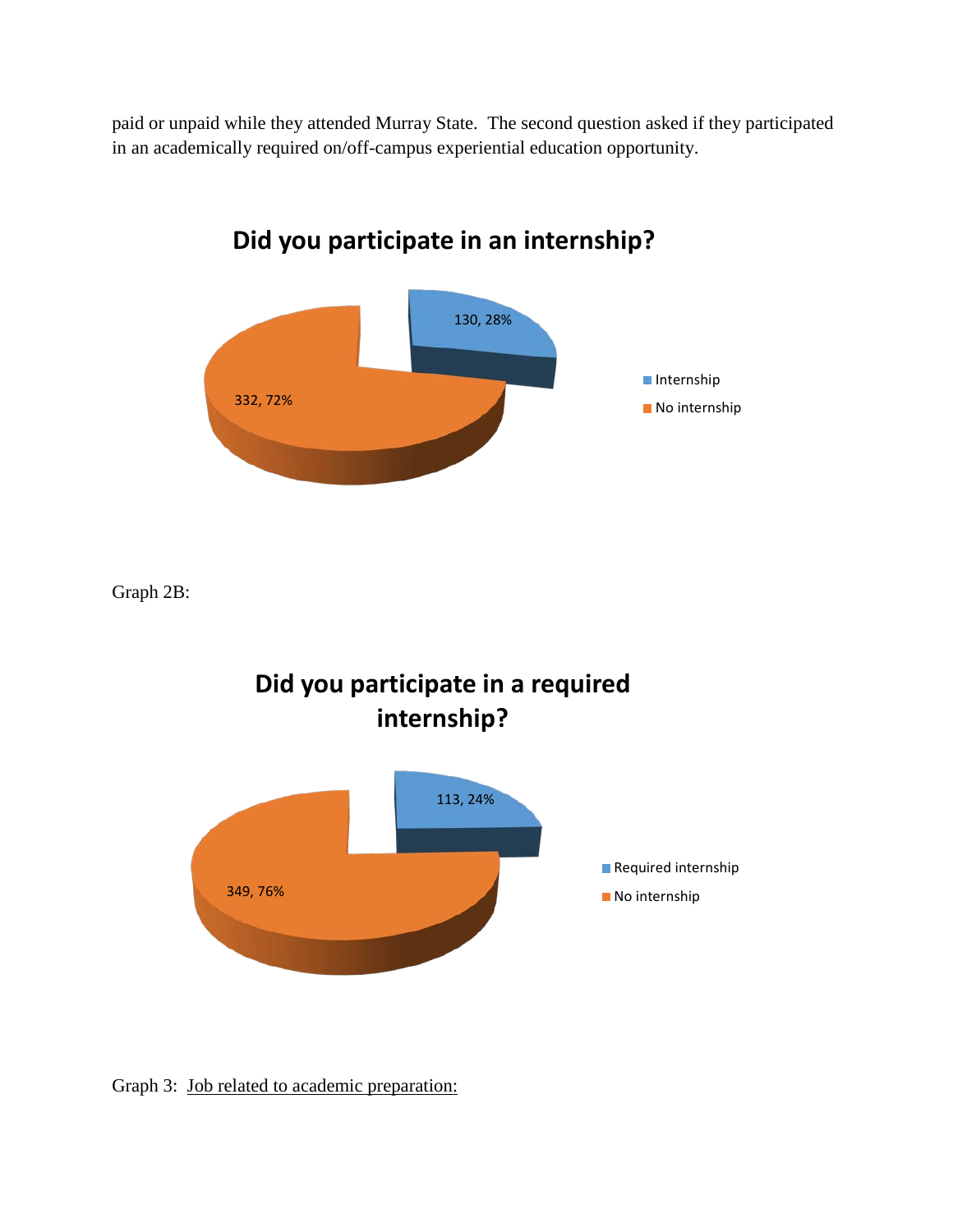

Graph 4: Graduate school: The following graph depicts the number of students who are planning to attend graduate school, those seeking graduate school admission and those students who are planning on taking additional coursework.



A list of graduate schools and degrees pursued is provided in the appendix of this report.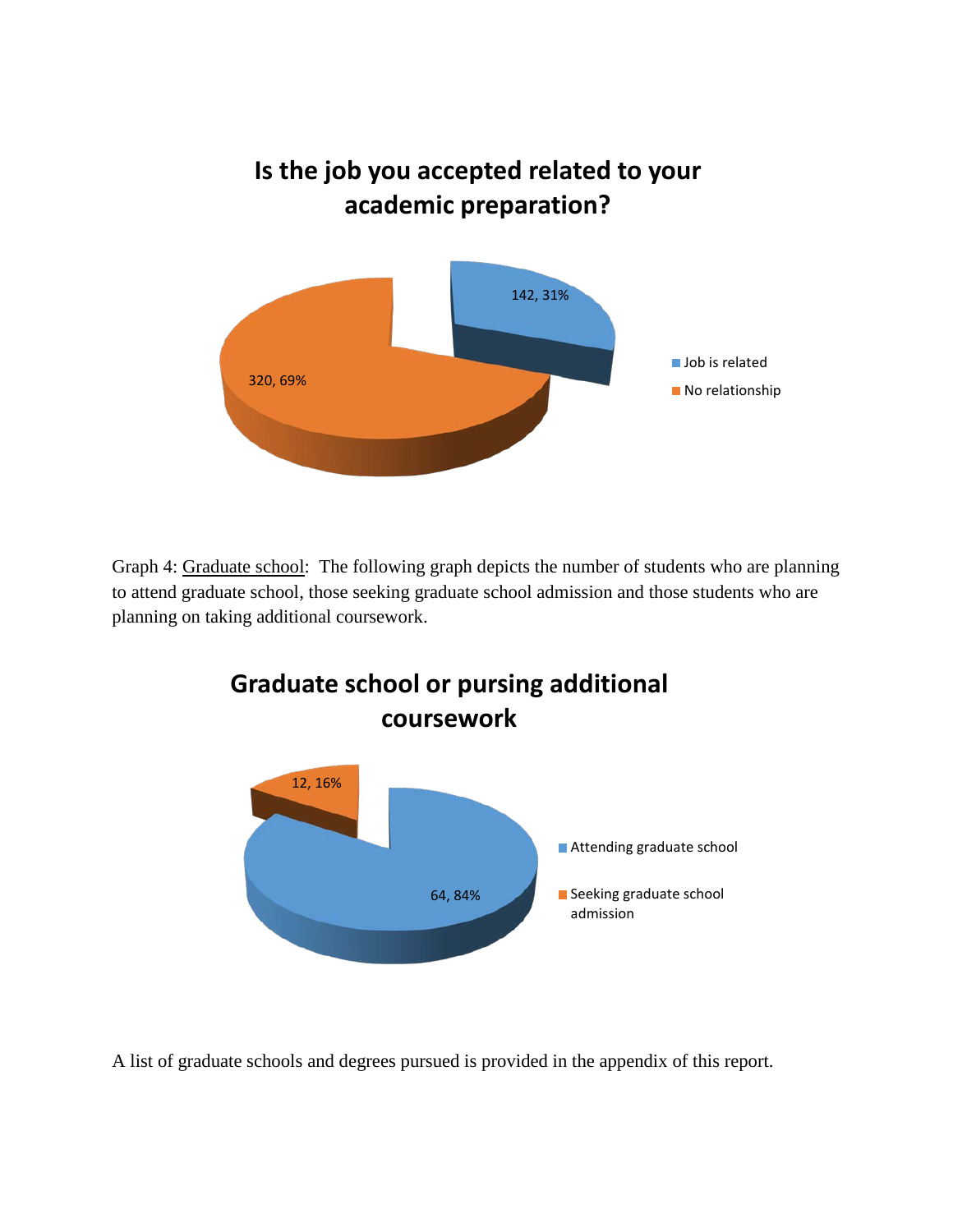This survey asked students if they were pursuing additional coursework, i.e., post-baccalaureate courses, certifications and language study were used as examples. Only eight students indicated that they were going to take additional coursework following graduation.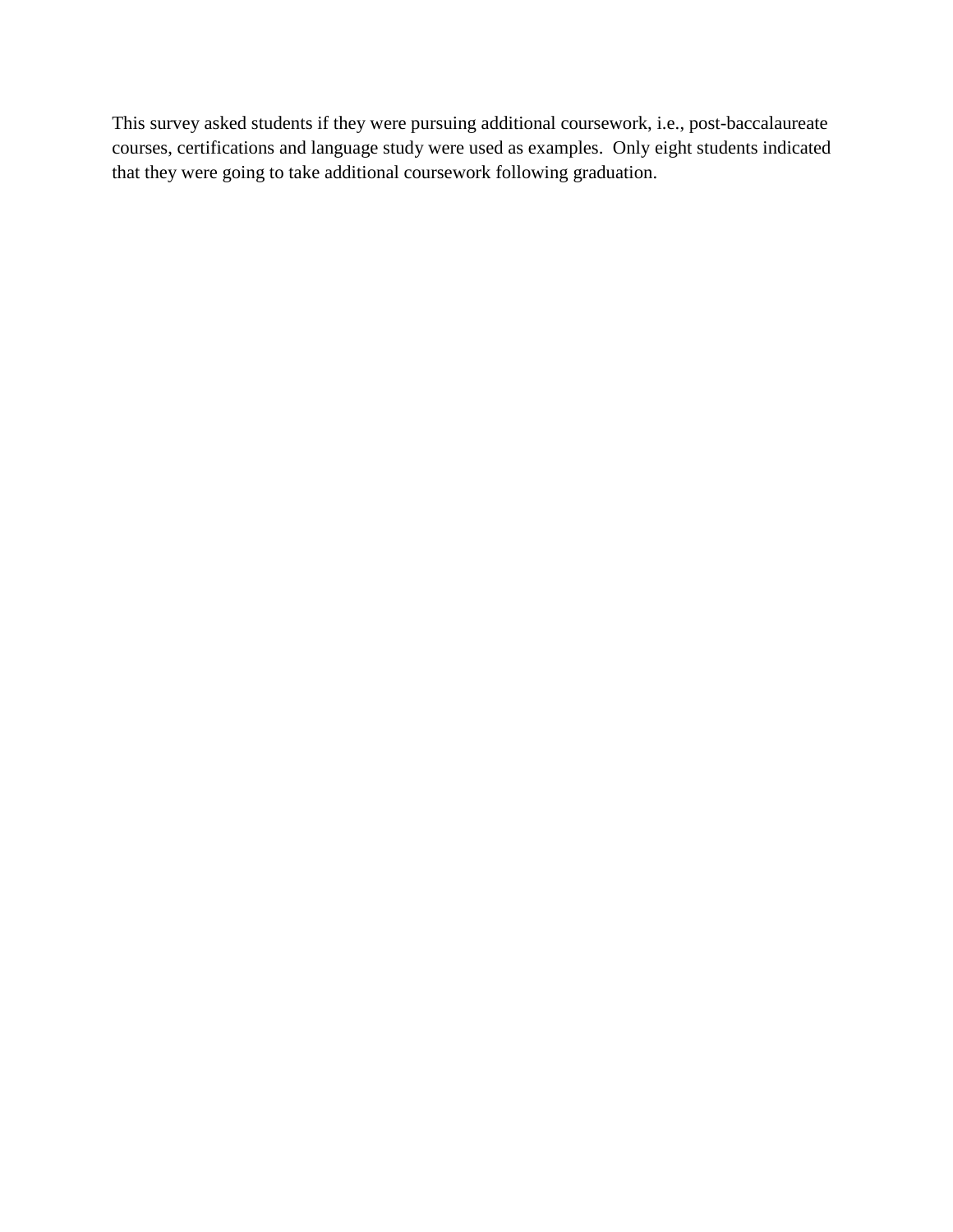## **Appendix A:** Company names, locations, department and job title

| <b>Employment Organization</b>           | <b>Location City</b> | <b>State</b>  | <b>Department</b>     | <u>Title</u>             |
|------------------------------------------|----------------------|---------------|-----------------------|--------------------------|
| 4kicksfurkids                            | Louisville           | KY            |                       |                          |
| Abercrombie & Fitch                      | Washington           | DC            |                       | Manager                  |
| <b>Almost Family</b>                     | Louisville           | KY            | Finance               | Analyst                  |
| Amazon                                   | Coppell              | <b>TX</b>     | <b>Health Safety</b>  | Safety Manual            |
| Anne's Bridals                           | Paducah              | KY            |                       | <b>PR</b>                |
| <b>APM</b>                               | Decatur              | IL            |                       |                          |
| <b>Ballard County Schools</b>            | <b>Barlow</b>        | KY            |                       | Assist. Principal        |
| <b>Baptist Health ER</b>                 | Paducah              | KY            |                       | <b>RN</b>                |
| Barber Cabinet Co.                       | Versailles           | KY            |                       | Kitchen Designer         |
| Barber Cabinet Co.                       | Louisville           | KY            |                       |                          |
| <b>Bluegrass Animal Health Care</b>      | Mayfield             | KY            |                       | Receptionist             |
| <b>Bolster-Jeffries</b>                  | Elkton               | KY            | <b>Nursing</b>        | Charge RN                |
| Bowling Green High School                | <b>Bowling Green</b> | KY            |                       | Teacher                  |
| Briggs & Stratton                        | Murray               | KY            |                       | Tool manger              |
| <b>Burger King</b>                       | Paducah              | KY            |                       | <b>General Manager</b>   |
| Calloway County High School              | Murray               | KY            |                       | Teacher                  |
| Carroll Co. Board of Ed                  | Carrollton           | KY            | Maintenance           | Painter                  |
| Centennial Hospital                      |                      |               | Imaging               | Sero mapping             |
| <b>CFSB</b>                              | Benton               | KY            |                       | Teller                   |
| Chevron                                  | Houston              | <b>TX</b>     | <b>HES Specialist</b> |                          |
| <b>Children Youth Services</b>           | Decatur              | GA            |                       | Counselor                |
| Christian Co. High School                | Hopkinsville         | KY            |                       | Teacher                  |
| College Book Renter                      | Murray               | KY            |                       | <b>Financial Analyst</b> |
| <b>Community Financial Services Bank</b> | Benton               | KY            |                       | Teller                   |
| <b>DECA</b>                              | Ft. Campbell         | KY            | Produce               | Lead Store Assoc.        |
| Disney College Program                   | Orlando              | <b>FL</b>     |                       |                          |
| <b>Edmiston Marketing</b>                | Murray               | KY            |                       |                          |
| <b>Engineering Co</b>                    | Rio de Janeiro       | <b>Brazil</b> |                       |                          |
|                                          |                      |               |                       |                          |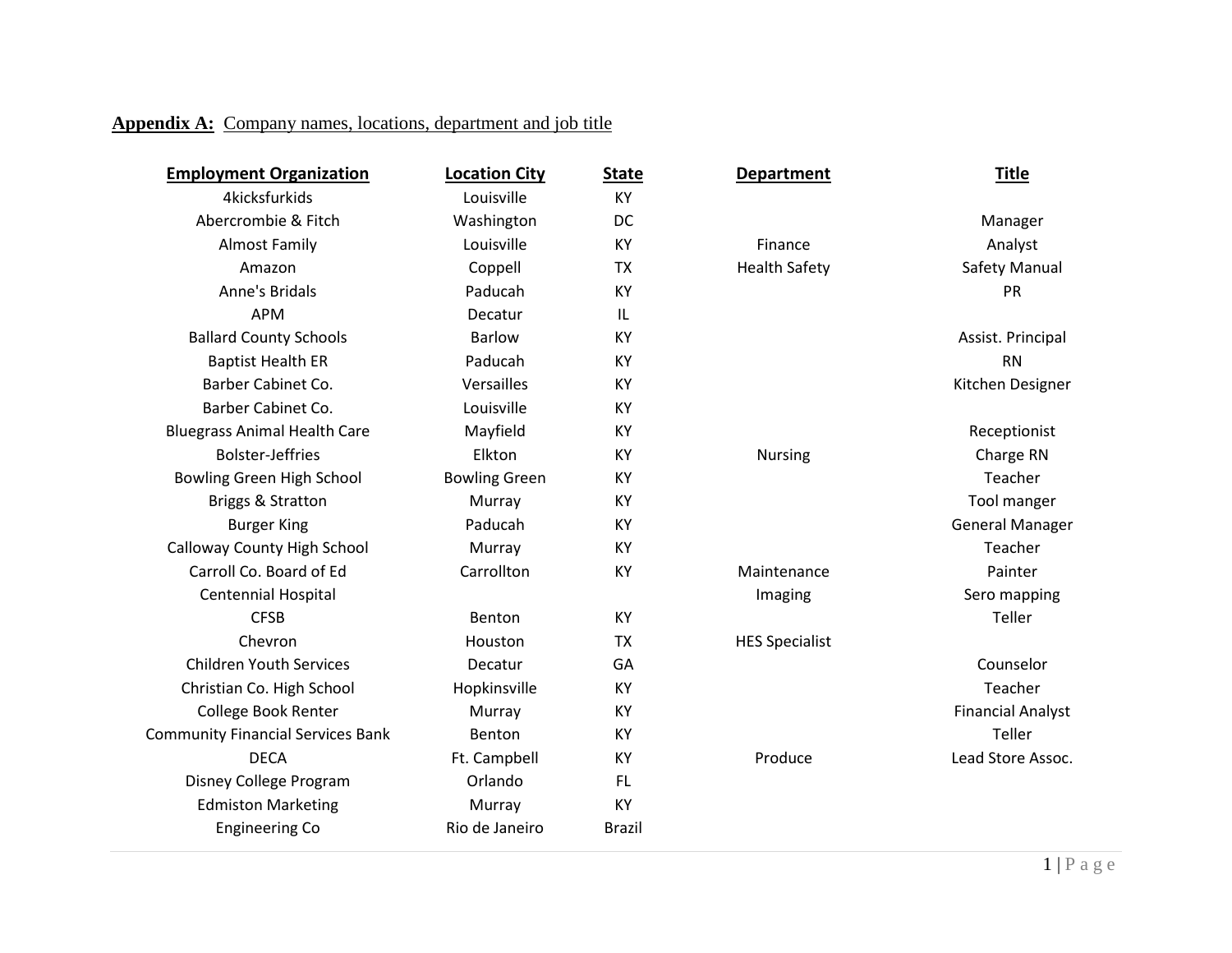| <b>Employment Organization</b>       | <b>Location City</b>  | <b>State</b> | <b>Department</b>  | <b>Title</b>                      |
|--------------------------------------|-----------------------|--------------|--------------------|-----------------------------------|
| Ernest & Young                       | Riyadh                | Saudi Arabia | Tax                | Accountant                        |
| Federal Reserve Bank of St. Louis    | St. Louis             | <b>MO</b>    |                    | <b>Bank Examiner</b>              |
| Ferrero                              | Frankfurt             | Germany      | Environmental      |                                   |
| Fleishman-Hillard                    | <b>New York</b>       | <b>NY</b>    |                    |                                   |
| <b>Foster Farms</b>                  | Wickliffe             | <b>KY</b>    |                    | Partner                           |
| <b>Four Rivers Behavioral Health</b> | Murray                | <b>KY</b>    |                    |                                   |
| Franklin Co. Animal Hospital         | <b>West Frankfort</b> | IL           |                    |                                   |
| <b>Gannett Desc</b>                  | Indianapolis          | IN           |                    | Inside Sales Rep                  |
| <b>Growing Minds</b>                 |                       |              |                    | <b>ABA Therapist</b>              |
| <b>GSK</b>                           | St. Louis             | <b>MO</b>    | <b>EHS</b>         | <b>EHS Temp</b>                   |
| Hancock Bank                         | Madisonville          | KY           | Marketing          | Director                          |
| Hands of Hope                        | Hopkinsville          | KY           | Case manager       |                                   |
| Harrah's                             | Metropolis            | IL           | <b>Table Games</b> | Casino dealer                     |
| <b>Haws Memorial</b>                 | Fulton                | <b>KY</b>    | <b>Nursing</b>     | Director                          |
| <b>Hawthorne Animal Clinic</b>       | Mt. Vernon            | IN           |                    |                                   |
| Heartland                            | Paducah               | <b>KY</b>    |                    | <b>Nurse</b>                      |
| Henderson Co. Public Library         | Henderson             | <b>KY</b>    |                    | Children Service Manager          |
| Henderson Co. Schools                | Henderson             | KY           |                    | <b>Health Science Teacher</b>     |
| Heritage Bank                        | Hopkinsville          | KY           | Accounting         | Accountant                        |
| Heuring crop Insurance               | Boonville             | IN           |                    |                                   |
| Holiday World                        | Santa Claus           | IN           |                    | Director                          |
| Hopkins Co. Board of Ed              | Madisonville          | KY           |                    | Autism Resource Teacher           |
| Hopkins Co. Board of Ed              | Madisonville          | <b>KY</b>    |                    |                                   |
| Hopkinsville CC                      | Hopkinsville          | <b>KY</b>    |                    |                                   |
| Hutson, Inc                          | Mayfield              | KY           | <b>Sales</b>       | <b>Used Equipment Coordinator</b> |
| Inertia                              | Louisville            | KY           | Sales Assoc.       | 40000                             |
| <b>Institutional Casework Inc.</b>   | Paris                 | <b>TN</b>    |                    | <b>Drafter</b>                    |
| Jackson Madison Co.                  | Jackson               | <b>TN</b>    |                    | <b>RN</b>                         |
| <b>JBS Five Rivers</b>               | Dalhart               | <b>TX</b>    | X IT Feeders       | <b>Feed Manager Trainee</b>       |
| <b>JCP</b>                           | <b>Union City</b>     | <b>TN</b>    | Leadership         | Manager                           |
|                                      |                       |              |                    |                                   |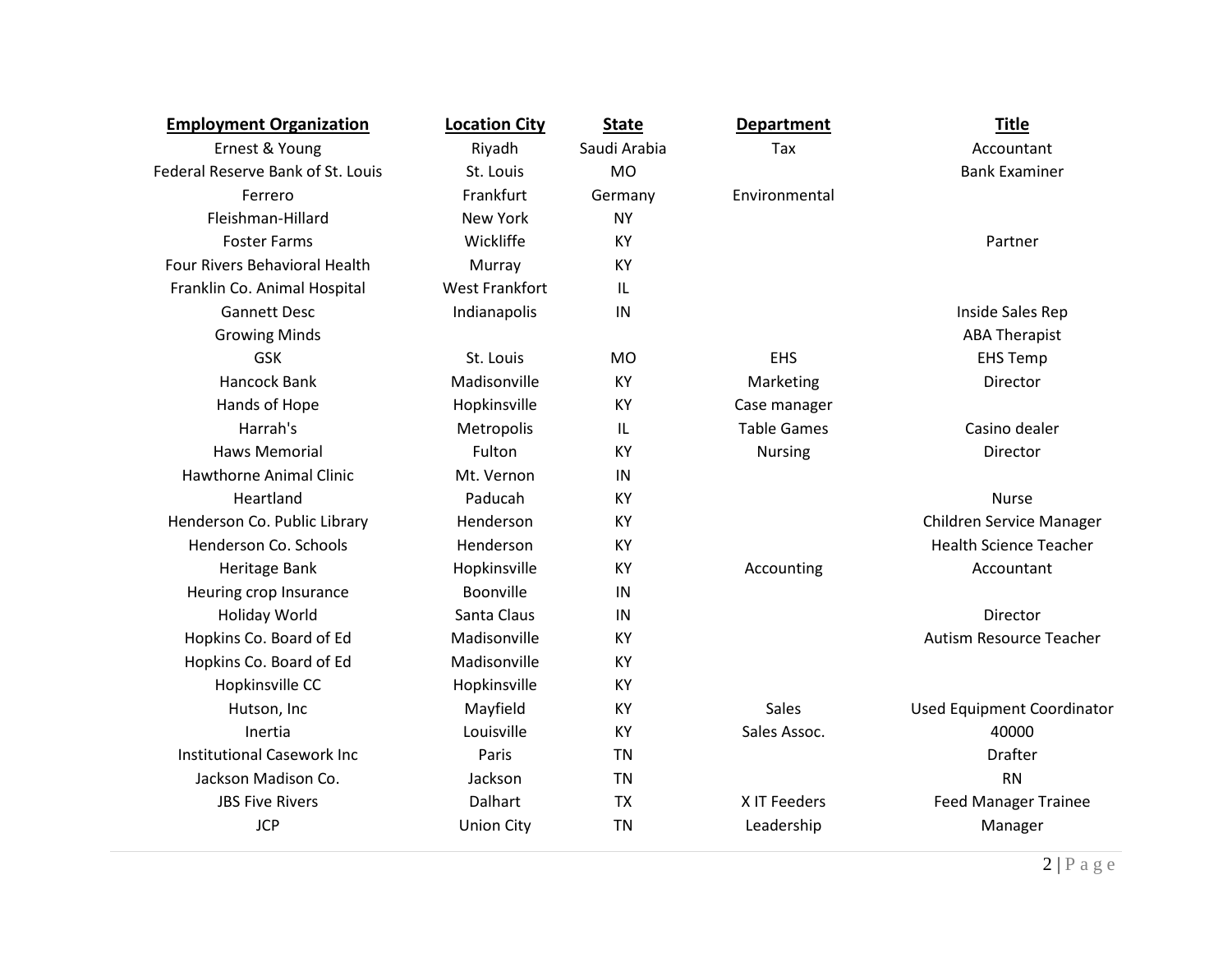| <b>Employment Organization</b>                | <b>Location City</b> | <b>State</b> | <b>Department</b>               | <b>Title</b>                          |
|-----------------------------------------------|----------------------|--------------|---------------------------------|---------------------------------------|
| Jogerso Camping                               |                      | Sweden       |                                 | Host                                  |
| Kayola Inc Childcare                          | Memphis              | <b>TN</b>    |                                 | Teacher                               |
| KenLake Foods                                 | Murray               | KY           |                                 |                                       |
| <b>KFB</b>                                    | Madisonville         | KY           |                                 |                                       |
| Lakeway Animal Clinic                         | Paris                | TN           |                                 | Vet Tech                              |
| <b>LATA KY</b>                                | Kevil                | KY           | Property                        | <b>Property Specialist</b>            |
| <b>Legend Acres</b>                           | <b>Stewart</b>       | <b>TN</b>    |                                 | Owner                                 |
| Lourdes Hospital                              | Paducah              | KY           |                                 | <b>Nurse</b>                          |
| Mama Bear Baby Wear                           | Murray               | KY           |                                 |                                       |
| Mayfield Vet Clinic                           | Mayfield             | KY           | Temp                            |                                       |
| Methodist Hospital                            | Henderson            | KY           |                                 |                                       |
| Metropolitan Veterinary                       | Louisville           | KY           |                                 | Vet Tech                              |
| Montgomery Co. Schools                        | Clarksville          | <b>TN</b>    |                                 |                                       |
| Morningstar Foods                             | Murray               | KY           |                                 |                                       |
| Mountjoy Chilton Medley                       | Louisville           | KY           | Tax                             |                                       |
| Murray Calloway Co. Hospital                  | Murray               | KY           | Radiology                       | Director                              |
| <b>Murray Electric Systems</b>                | Murray               | KY           |                                 |                                       |
| <b>Murray State University</b>                | Murray               | KY           | <b>International Admissions</b> |                                       |
| <b>Murray State University</b>                | Murray               | KY           | Football                        |                                       |
| <b>Murray State University</b>                | Murray               | KY           | <b>HDL</b>                      | Admin Asst.                           |
| <b>Murray State University</b>                | Murray               | KY           | <b>COE</b>                      | <b>Grad Assist</b>                    |
| <b>Murray State University</b>                | Murray               | KY           |                                 |                                       |
| <b>Murray State University</b>                | Murray               | KY           | Chemistry                       |                                       |
| <b>Natural Resource Conservation Services</b> | Mayfield             | KY           |                                 | <b>Nutrient Management Specialist</b> |
| <b>NBA</b>                                    |                      |              |                                 |                                       |
| <b>NBA</b>                                    |                      |              |                                 |                                       |
| <b>NBA</b>                                    |                      |              |                                 |                                       |
| <b>NBA</b>                                    |                      |              |                                 |                                       |
| Newcare of Louisville                         | Louisville           | KY           |                                 | <b>Residential Support Specialist</b> |
| News Channel 5                                | Nashville            | <b>TN</b>    | <b>News</b>                     | Intern                                |
|                                               |                      |              |                                 |                                       |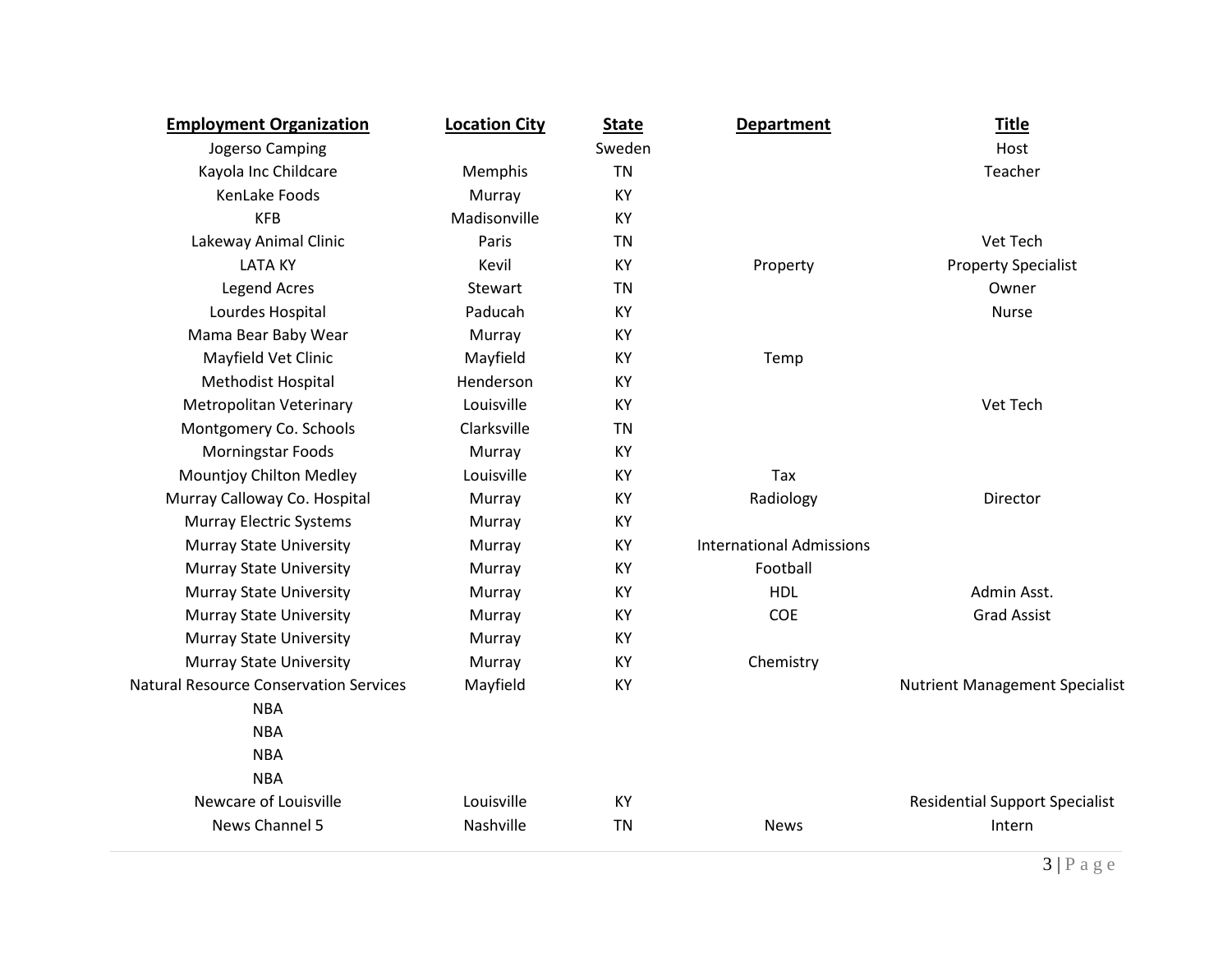| <b>Employment Organization</b>        | <b>Location City</b> | <b>State</b> | <b>Department</b>         | <b>Title</b>                          |
|---------------------------------------|----------------------|--------------|---------------------------|---------------------------------------|
| Northwestern Mutual                   | Louisville           | KY           | Recruiting                | Campus Recruiter                      |
| Norton Hospital                       | Louisville           | KY           |                           | <b>Nurse</b>                          |
| Oak Spring Golf Course                | St. Anne             | FL           |                           | Pro Shop                              |
| Peach Hospital                        | Evansville           | IN           | ICU                       | <b>RN</b>                             |
| Pennyroyal Center                     | Hopkinsville         | KY           |                           | Housing Asst.                         |
| <b>PSSD</b>                           | Paris                | <b>TN</b>    |                           | Teacher                               |
| <b>PSSD</b>                           | Paris                | <b>TN</b>    |                           | Teacher                               |
| <b>Rare Auction Group</b>             | Paducah              | KY           |                           | Auctioneer                            |
| <b>Reliable Asphalt Productions</b>   | Louisville           | KY           |                           |                                       |
| <b>RPB Business Services</b>          | New York             | <b>NY</b>    |                           | <b>VP Operations</b>                  |
| Self Employed                         | Hanson               | <b>KY</b>    |                           |                                       |
| <b>Special Metals</b>                 | Princeton            | KY           | Lab Coordinator           | <b>Quality Dept.</b>                  |
| <b>Spring Hill Camps</b>              | Seymour              | IN           | Asst. Activities Director |                                       |
| St. Elizabeth Healthcare              | Edgewood             | KY           | ICU                       | <b>Nurse</b>                          |
| <b>Stages</b>                         | Kirkwood             | <b>MO</b>    |                           | Deck Carpenter                        |
| <b>Stevens Farms</b>                  | Lawrenceburg         | KY           |                           |                                       |
| Trane Co.                             | Clarksville          | <b>TN</b>    |                           | Sr. Drafter                           |
| U.S. Army                             | Fort Benning         | GA           |                           | 2nd Lt                                |
| <b>Ulrich Medical Concepts</b>        | Paducah              | KY           |                           | <b>Software Application Developer</b> |
| United Systems & Software             | Benton               | <b>KY</b>    | Networking                | Network Engineer                      |
| Univ Louisville Hospital              | Louisville           | KY           |                           | <b>RN</b>                             |
| Univ N. Florida                       | Jacksonville         | <b>FL</b>    | Housing                   | <b>Residential Coordinator</b>        |
| Univ Wisconsin                        | Whitewater           | WI           | Housing                   | <b>Complex Director</b>               |
| <b>UPS</b>                            | Madisonville         | KY           |                           |                                       |
| <b>Upstate Veterinary Specialists</b> | Greenville           | SC           |                           | Vet Tech                              |
| <b>US Bank</b>                        | Paducah              | KY           |                           | Banker                                |
| <b>US Forest Service</b>              | <b>LBL</b>           | KY           |                           |                                       |
| <b>VCA Referral</b>                   | Scottsdale           | AZ           | <b>Internal Medicine</b>  | Vet Tech                              |
| <b>Veterinary Hospital</b>            | Evansville           | IN           | Vet tech                  |                                       |
| <b>Wagner Construction</b>            | Camden               | <b>TN</b>    | Safety                    | <b>Safety Specialist</b>              |
|                                       |                      |              |                           |                                       |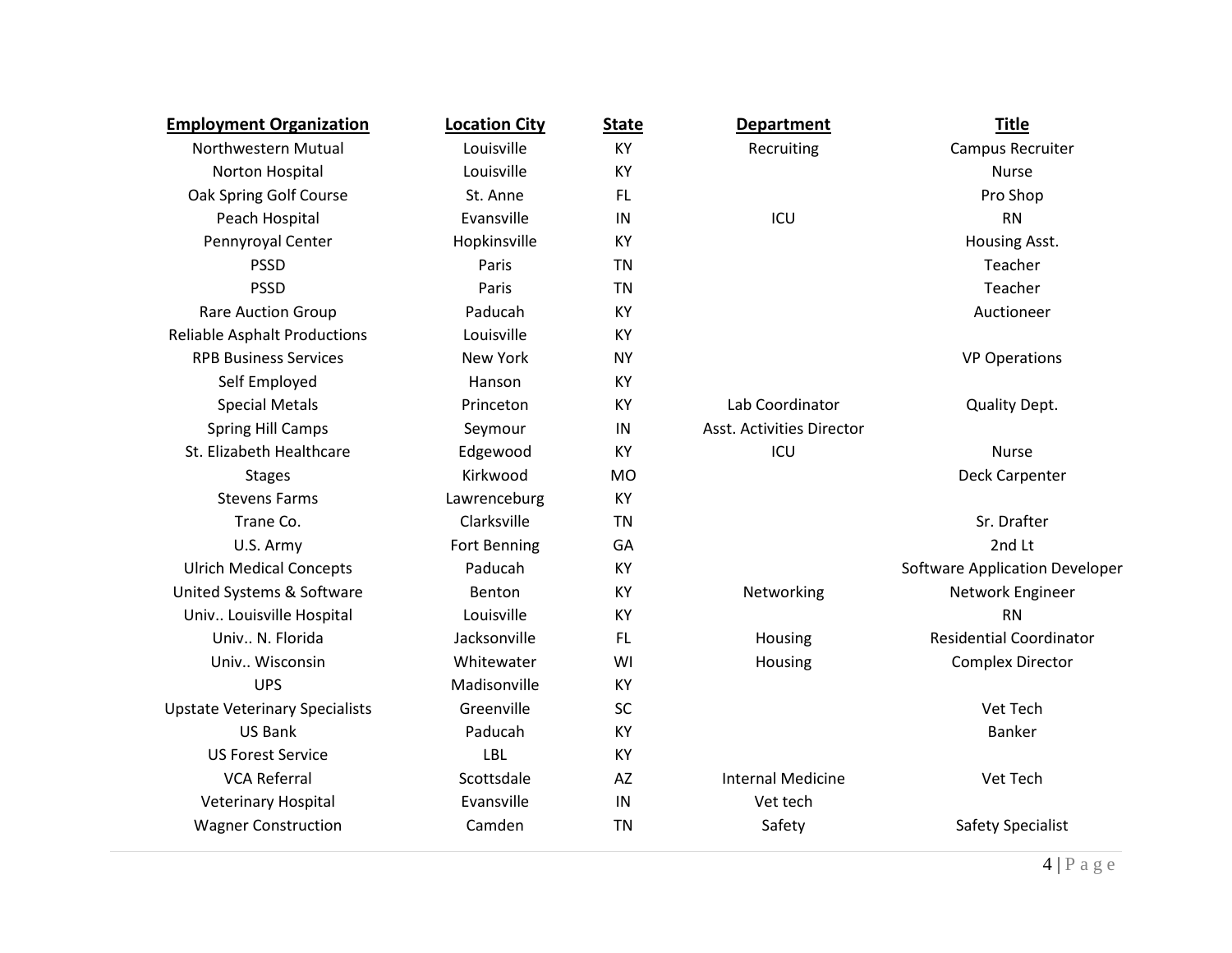| <b>Employment Organization</b>    | <b>Location City</b> | <b>State</b> | <b>Department</b>          | <u>Title</u>           |
|-----------------------------------|----------------------|--------------|----------------------------|------------------------|
| Wood Forest Bank                  | Murray               | КY           |                            | In Store Retail Banker |
| <b>Wyoming Game and Fisheries</b> | Casper               | <b>WY</b>    | <b>Fresh Water Mussels</b> | Field Tech             |
| YMCA                              |                      | SC           | Camp Thunderbird           |                        |
|                                   |                      |              |                            |                        |

## **Appendix B:** Graduate schools and degrees

| <b>Graduate School</b>          | Degree/Field                  |
|---------------------------------|-------------------------------|
| Auburn                          | Vet                           |
| Auburn                          | Vet                           |
| Belmont Univ.                   | Pharmacy                      |
| Bowling Green State Univ.       | Spanish/History               |
| <b>Colorado School of Mines</b> | <b>Geological Engineering</b> |
| Golden Gate Univ.               | Tax                           |
| Missouri State Univ.            | <b>Human Factors</b>          |
| MSU                             |                               |
| <b>Murray State</b>             |                               |
| Murray State                    | <b>HDL</b>                    |
| <b>Murray State</b>             | <b>MBA</b>                    |
| <b>Murray State</b>             | Org com                       |
| <b>Murray State</b>             | <b>Nursing</b>                |
| <b>Murray State</b>             | <b>Animal Science</b>         |
| Murray State                    | <b>HDL</b>                    |
| <b>Murray State</b>             | <b>MBA</b>                    |
| <b>Murray State</b>             | <b>School Counseling</b>      |
| <b>Murray State</b>             | <b>HDL</b>                    |
| Murray State                    | Organizational Comm.          |
| <b>Murray State</b>             | <b>Mass Communications</b>    |
| Murray State                    | <b>MBA</b>                    |
| Murray State                    | English                       |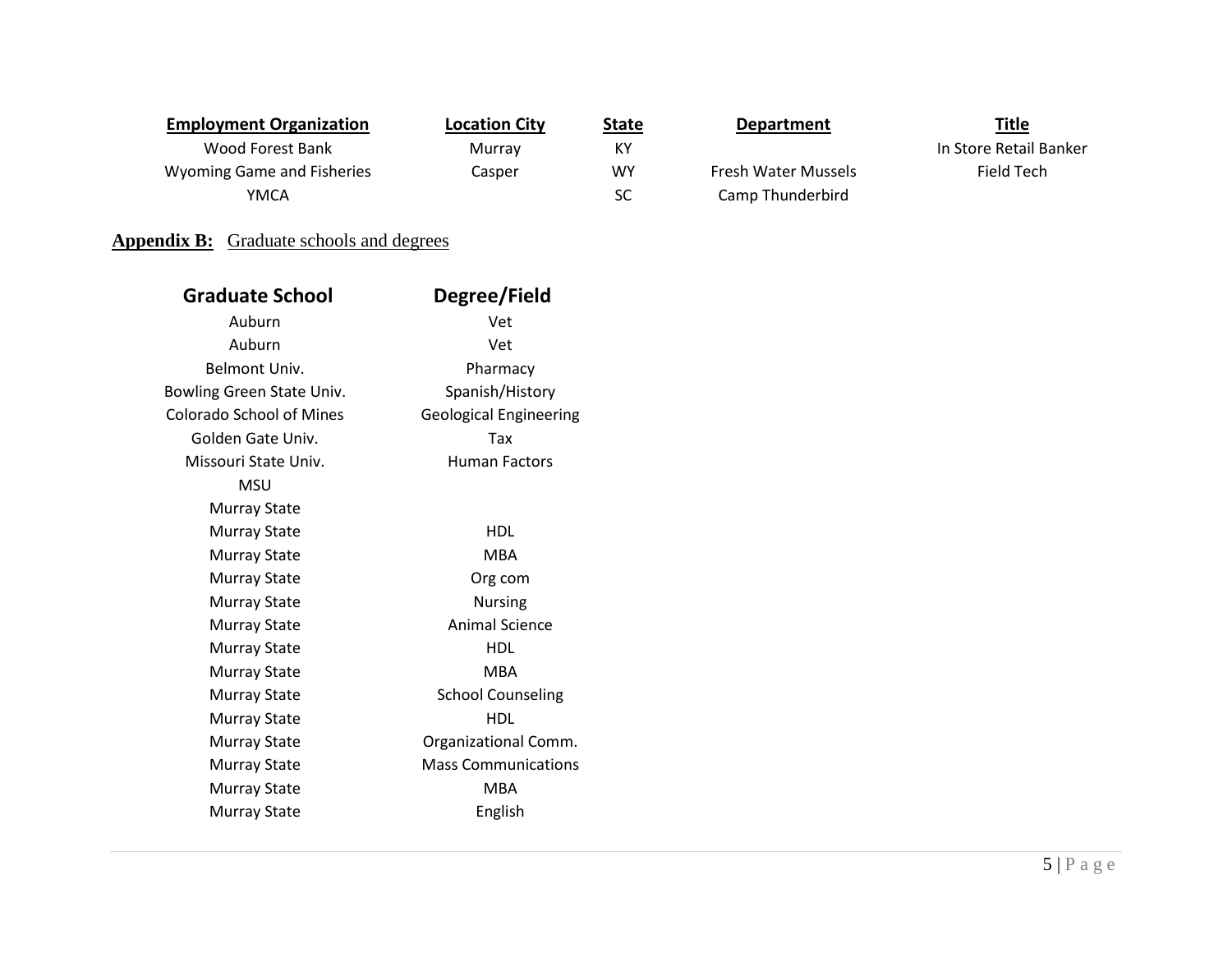| <b>Nursing BSN</b><br>HDL<br>Journalism<br>OSH<br><b>College Student Personnel</b><br><b>TESOL</b> |
|----------------------------------------------------------------------------------------------------|
|                                                                                                    |
|                                                                                                    |
|                                                                                                    |
|                                                                                                    |
|                                                                                                    |
|                                                                                                    |
|                                                                                                    |
| Speech Language                                                                                    |
|                                                                                                    |
| <b>Public Admin</b>                                                                                |
| <b>OSH</b>                                                                                         |
| <b>Studio Art</b>                                                                                  |
| <b>HDL</b>                                                                                         |
| Science                                                                                            |
| <b>Biology</b>                                                                                     |
| <b>Biology</b>                                                                                     |
| Counseling                                                                                         |
| <b>OSH</b>                                                                                         |
| HDL                                                                                                |
| Mass Communications                                                                                |
| <b>OSH</b>                                                                                         |
| History                                                                                            |
| Agronomy                                                                                           |
| <b>YNL</b>                                                                                         |
| <b>OSH</b>                                                                                         |
| Speech Language                                                                                    |
| HDL                                                                                                |
| <b>MBA</b>                                                                                         |
| <b>Business Administration</b>                                                                     |
| Economics                                                                                          |
|                                                                                                    |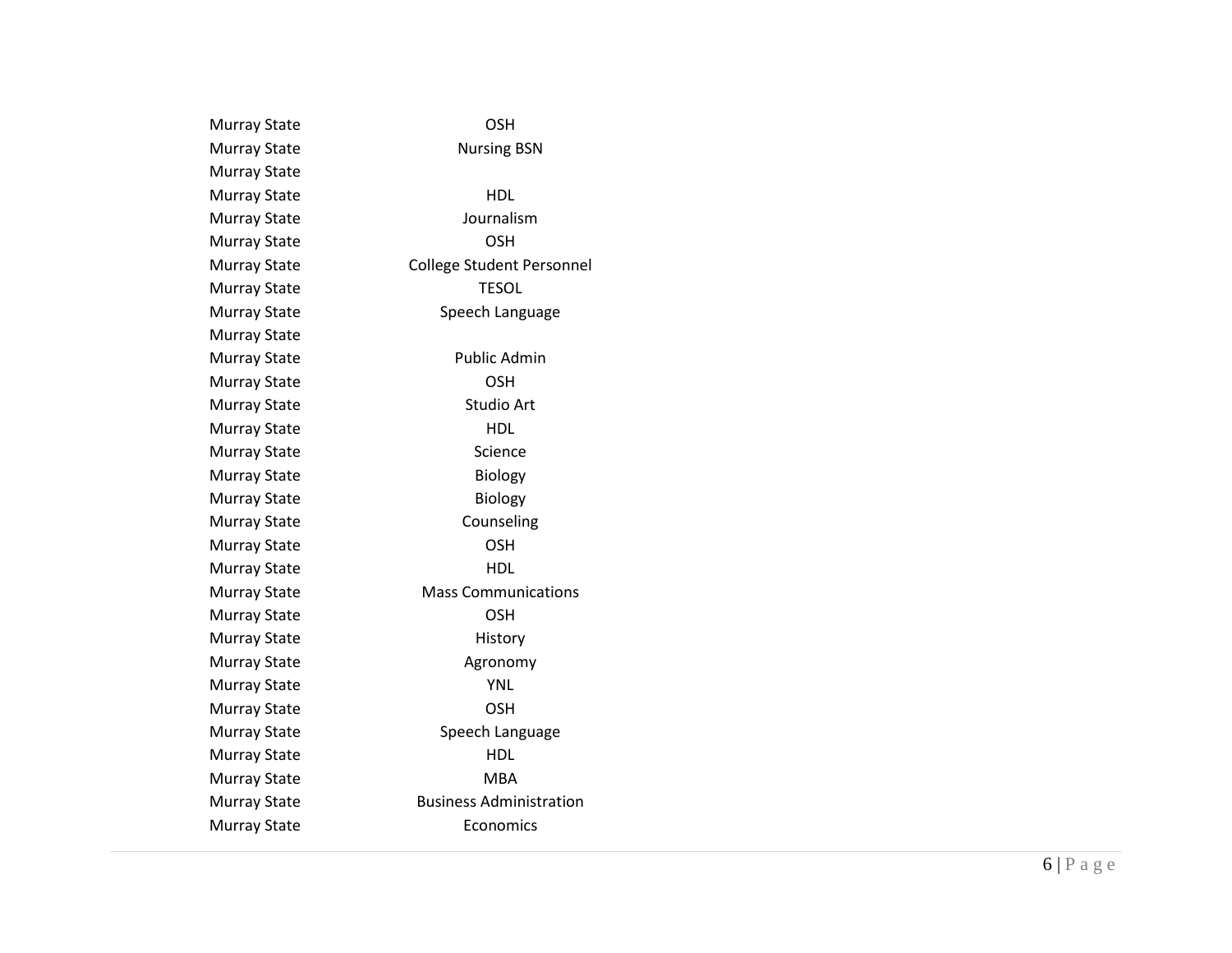| <b>Murray State</b> | Comm. disorders                |
|---------------------|--------------------------------|
| <b>Murray State</b> | MBA                            |
| <b>Murray State</b> | English                        |
| <b>Murray State</b> | <b>Reading Writing</b>         |
| Parker Univ.        | Chiropractor                   |
| Purdue Univ.        | <b>English Philosophy</b>      |
| Purdue Univ.        | <b>Agriculture Economics</b>   |
| Regensburg Univ.    | <b>Business Administration</b> |
| Regensburg Univ.    | <b>Business Administration</b> |
| Regensburg Univ.    | <b>Business Administration</b> |
| SIU-C               | Law                            |
| SIU-C               | Speech Language                |
| SIU-C               | <b>MMusic</b>                  |
| SIU-C               | Law                            |
| Sullivan Univ.      | <b>MBA</b>                     |
| Texas A&M           | Ag development                 |
| Texas A&M           | Agriculture                    |
| UK                  | <b>Historic Preservation</b>   |
| UK                  | Law                            |
| UK                  | Art                            |
| UK                  | Chemistry                      |
| Union Univ.         | Pharmacy                       |
| Union Univ.         | Pharmacy                       |
| Univ. KY            | <b>Medical school</b>          |
| Univ. Louisville    | <b>Medical school</b>          |
| Univ. New Mexico    | Language Literacy              |
| Univ. North Texas   | <b>MMusic</b>                  |
| Univ. of Alabama    | <b>Political Science</b>       |
| Univ. of Colorado   |                                |
| Univ. of Louisville | <b>Medical school</b>          |
| Univ. of Memphis    | Chemistry                      |
|                     |                                |